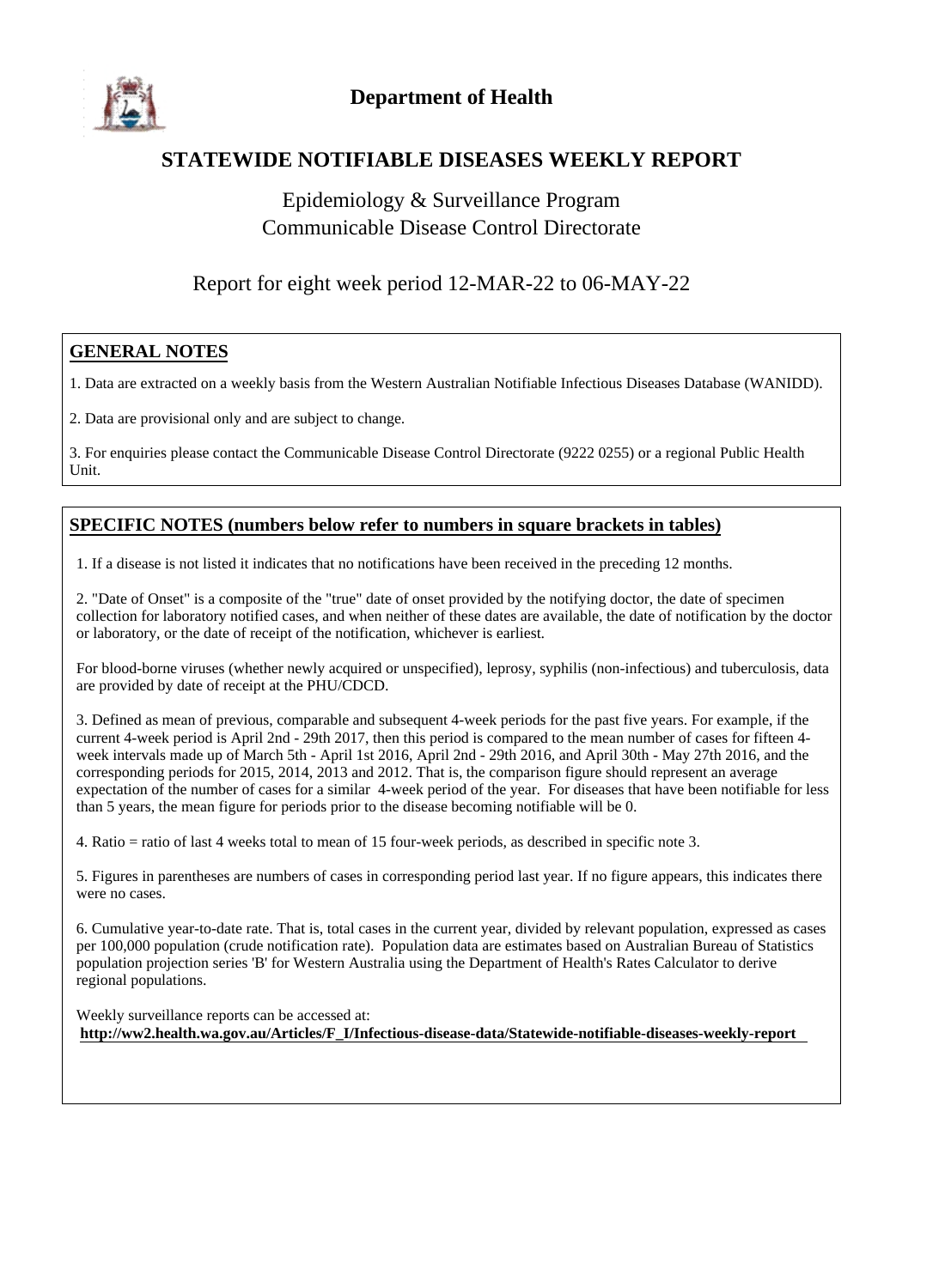#### **STATEWIDE notifications for past 8 weeks**[1] **(by date of onset**[2]**)**

|                                                                                        | <b>Week Ending</b>                              |                                        |                      |                      |                      |                      |                      |                      | <b>Cumulative Total</b>          |                                              |                      |                                   | Mean of                     |                          |
|----------------------------------------------------------------------------------------|-------------------------------------------------|----------------------------------------|----------------------|----------------------|----------------------|----------------------|----------------------|----------------------|----------------------------------|----------------------------------------------|----------------------|-----------------------------------|-----------------------------|--------------------------|
|                                                                                        | 18/03 25/03 01/04 08/04 15/04 22/04 29/04 06/05 |                                        |                      |                      |                      |                      |                      |                      |                                  | to end of week 18                            |                      | Total<br>Last 4                   | $15 \times 4$<br>week       | Ratio                    |
| <b>Disease Category/Disease</b>                                                        |                                                 |                                        |                      |                      |                      |                      |                      |                      | 2022                             | 2021                                         | 2020                 | <b>Weeks</b>                      | periods[3]                  | [4]                      |
| Blood-borne diseases[2]                                                                |                                                 |                                        |                      |                      |                      |                      |                      |                      |                                  |                                              |                      |                                   |                             |                          |
| Hepatitis B (unspecified)<br>Hepatitis C (newly acquired)<br>Hepatitis C (unspecified) | 4<br>13                                         | $\overline{7}$<br>$\overline{2}$<br>12 | $\overline{7}$<br>17 | 5<br>15              | 14<br>10             | 5<br>3<br>9          | 4<br>5               | 15<br>2<br>16        | 136<br>21<br>244                 | 260<br>24<br>386                             | 154<br>25<br>270     | 38<br>5<br>40                     | 36.7<br>8.3<br>68.5         | 1.0<br>0.6<br>0.6        |
| <b>Hepatitis D</b>                                                                     |                                                 |                                        |                      |                      |                      |                      |                      |                      | 1                                | 2                                            | $\mathbf 0$          | $\Omega$                          | 0.5                         | 0.0                      |
| <b>Enteric diseases</b>                                                                |                                                 |                                        |                      |                      |                      |                      |                      |                      |                                  |                                              |                      |                                   |                             |                          |
| Campylobacteriosis<br>Cryptosporidiosis<br><b>Hepatitis A</b><br>Listeriosis           | 65<br>12                                        | 64<br>$\overline{\mathbf{4}}$          | 41<br>8              | 57<br>11             | 57<br>$\overline{2}$ | 54<br>$\overline{2}$ | 55<br>$\overline{7}$ | 60<br>5              | 1066<br>135<br>2<br>$\mathbf{1}$ | 1031<br>55<br>$\mathbf{1}$<br>$\overline{2}$ | 964<br>444<br>6<br>1 | 226<br>16<br>$\Omega$<br>$\Omega$ | 198.1<br>27.5<br>1.0<br>0.3 | 1.1<br>0.6<br>0.0<br>0.0 |
| Rotavirus                                                                              | 2                                               | 6                                      | 4                    | 7                    | 3                    | 8                    | 5                    | 4                    | 119                              | 48                                           | 83                   | 20                                | 26.0                        | 0.8                      |
| STEC/VTEC infection<br>Salmonellosis                                                   | $\overline{7}$<br>18                            | 10<br>25                               | 6<br>31              | $\overline{4}$<br>27 | 3<br>19              | $\overline{4}$<br>16 | 5<br>14              | $\overline{2}$<br>10 | 75<br>372                        | 43<br>467                                    | 55<br>811            | 14<br>59                          | 7.9<br>170.5                | 1.8<br>0.3               |
| Shigellosis                                                                            | 1                                               | 4                                      | 4                    | $\overline{2}$       | $\overline{2}$       | 3                    | 3                    | $\overline{2}$       | 39                               | 28                                           | 126                  | 10                                | 15.4                        | 0.6                      |
| Typhoid                                                                                |                                                 | $\mathbf{1}$                           |                      |                      |                      |                      |                      |                      | 5                                | $\mathbf{1}$                                 | 3                    | $\Omega$                          | 0.5                         | 0.0                      |
| Vibrio parahaemolyticus                                                                |                                                 |                                        |                      |                      |                      |                      |                      | 1                    | 3                                | 3                                            | 2                    | 1                                 | 1.0                         | 1.0                      |
| Yersiniosis                                                                            | 1                                               | $\overline{2}$                         | 1                    |                      |                      |                      | 1                    |                      | 8                                | 13                                           | 4                    | 1                                 | 1.4                         | 0.7                      |
| Sexually transmissible infections                                                      |                                                 |                                        |                      |                      |                      |                      |                      |                      |                                  |                                              |                      |                                   |                             |                          |
| Chlamydia (genital)                                                                    | 217                                             | 193                                    | 162                  | 174                  | 158                  | 139                  | 165                  | 185                  | 3595                             | 3842                                         | 3945                 | 647                               | 848.3                       | 0.8                      |
| Gonorrhoea                                                                             | 53                                              | 51                                     | 44                   | 51                   | 43                   | 41                   | 56                   | 59                   | 973                              | 963                                          | 1458                 | 199                               | 260.3                       | 0.8                      |
| Syphilis (congenital)<br>Syphilis - Infectious                                         | 14                                              | 13                                     | 9                    | 16                   | 13                   | 13                   | 18                   | 31                   | 2<br>300                         | 3<br>301                                     | 0<br>225             | 0<br>75                           | 0.3<br>43.3                 | 0.0<br>1.7               |
| Syphilis - Non-Infectious                                                              | $\overline{7}$                                  | 6                                      | 6                    | 2                    | 4                    | 3                    | $\mathbf{1}$         | 3                    | 72                               | 64                                           | 69                   | 11                                | 16.3                        | 0.7                      |
| Vaccine preventable diseases                                                           |                                                 |                                        |                      |                      |                      |                      |                      |                      |                                  |                                              |                      |                                   |                             |                          |
| Influenza                                                                              | 1                                               | 1                                      | 3                    | 1                    | 1                    | $\overline{7}$       | 8                    | 17                   | 44                               | 11                                           | 1150                 | 33                                | 437.9                       | 0.1                      |
| Mumps                                                                                  |                                                 |                                        | 1                    |                      |                      |                      |                      |                      | $\mathbf{1}$                     | $\mathbf{1}$                                 | 8                    | $\Omega$                          | 1.6                         | 0.0                      |
| Pertussis                                                                              | 1                                               |                                        | 3                    |                      | 1                    | 1                    |                      | 2                    | 16                               | 11                                           | 93                   | 4                                 | 47.3                        | 0.1                      |
| Pneumococcal infection                                                                 | 1                                               |                                        | 4                    | 2                    | $\mathbf 2$          | $\mathbf{1}$         | 4                    | 3                    | 41                               | 25                                           | 37                   | 10                                | 11.5                        | 0.9                      |
| Varicella (chicken pox)<br>Varicella (shingles)                                        | 6<br>52                                         | 4<br>59                                | 6<br>58              | 8<br>36              | $\overline{2}$<br>36 | 3<br>32              | 3<br>9               | $\overline{2}$<br>5  | 108<br>792                       | 146<br>1007                                  | 144<br>831           | 10<br>82                          | 35.4<br>174.3               | 0.3<br>0.5               |
| Varicella (unspecified)                                                                | 53                                              | 52                                     | 48                   | 46                   | 47                   | 41                   | 49                   | 68                   | 913                              | 591                                          | 467                  | 205                               | 117.3                       | 1.7                      |
| <b>Vector-borne diseases</b>                                                           |                                                 |                                        |                      |                      |                      |                      |                      |                      |                                  |                                              |                      |                                   |                             |                          |
| <b>Barmah Forest virus</b>                                                             | 1                                               |                                        |                      |                      |                      |                      | 1                    |                      | 8                                | 6                                            | 9                    | 1                                 | 3.0                         | 0.3                      |
| Chikungunya                                                                            | 1                                               |                                        |                      |                      |                      |                      |                      |                      | 1                                | $\Omega$                                     | 6                    | 0                                 | 0.3                         | 0.0                      |
| Dengue fever                                                                           | 1                                               |                                        |                      |                      |                      |                      | 1                    |                      | 3                                | $\Omega$                                     | 62                   | 1                                 | 11.9                        | 0.1                      |
| Malaria<br>Ross River virus                                                            | 1<br>17                                         | 1<br>14                                | 12                   | 1<br>11              | 1<br>5               |                      | 5                    | 1<br>4               | 8<br>368                         | 4<br>355                                     | 24<br>137            | 2<br>17                           | 3.0                         | 0.7                      |
| Typhus                                                                                 |                                                 |                                        |                      | 1                    |                      | 3<br>1               |                      | 1                    | 4                                | 6                                            | 11                   | 2                                 | 66.5<br>1.3                 | 0.3<br>1.5               |
| <b>Zoonotic diseases</b>                                                               |                                                 |                                        |                      |                      |                      |                      |                      |                      |                                  |                                              |                      |                                   |                             |                          |
| Q Fever                                                                                |                                                 |                                        |                      |                      |                      |                      |                      |                      | 1                                | 1                                            | 2                    | 0                                 | 0.7                         | 0.0                      |
| <b>Other diseases</b>                                                                  |                                                 |                                        |                      |                      |                      |                      |                      |                      |                                  |                                              |                      |                                   |                             |                          |
| Acute post-streptococcal glomerulon                                                    | 1                                               | 1                                      |                      |                      |                      | 2                    |                      | 1                    | 9                                | 1                                            | 1                    | 3                                 | 0.4                         | 7.5                      |
| COVID-19                                                                               | 103                                             | 62                                     | 50                   | 26                   | 29                   | 13                   | 9                    |                      | 647                              | 143                                          | 552                  | 51                                | 47.3                        | 1.1                      |
| Creutzfeldt-Jakob disease                                                              |                                                 |                                        |                      |                      |                      |                      |                      |                      | $\mathbf{1}$                     | 3                                            | 2                    | 0                                 | 0.7                         | 0.0                      |
| Legionellosis                                                                          | 1                                               | $\mathbf{1}$                           |                      |                      | $\overline{2}$       | 4                    | $\mathbf{1}$         | $\mathbf{1}$         | 20                               | 19                                           | 22                   | 8                                 | 4.9                         | 1.6                      |
| Leprosy<br>Melioidosis                                                                 |                                                 |                                        | 1                    |                      |                      |                      |                      |                      | 1<br>1                           | 0<br>3                                       | 0<br>4               | 0<br>0                            | 0.2<br>0.7                  | 0.0<br>0.0               |
| Meningococcal infection                                                                |                                                 |                                        |                      |                      |                      | 1                    |                      |                      | 5                                | 6                                            | 4                    | 1                                 | 1.1                         | 0.9                      |
| <b>RSV</b>                                                                             | 31                                              | 43                                     | 32                   | 16                   | 17                   | 10                   | 6                    | 5                    | 909                              | $\overline{2}$                               | 0                    | 38                                | 0.0                         | $0.0\,$                  |
| Tuberculosis                                                                           | 4                                               |                                        | 3                    | 1                    | 1                    | 3                    | 3                    |                      | 30                               | 41                                           | 43                   | 7                                 | 9.9                         | 0.7                      |
| <b>iGAS</b>                                                                            | 2                                               | 5                                      | 3                    | $\mathbf{1}$         | 5                    | 5                    | 3                    | 5                    | 67                               | 0                                            | 0                    | 18                                | 0.0                         | 0.0                      |
| <b>Grand Total</b>                                                                     | 691                                             | 643                                    | 564                  | 521                  | 477                  | 427                  | 441                  | 510                  |                                  |                                              |                      |                                   |                             |                          |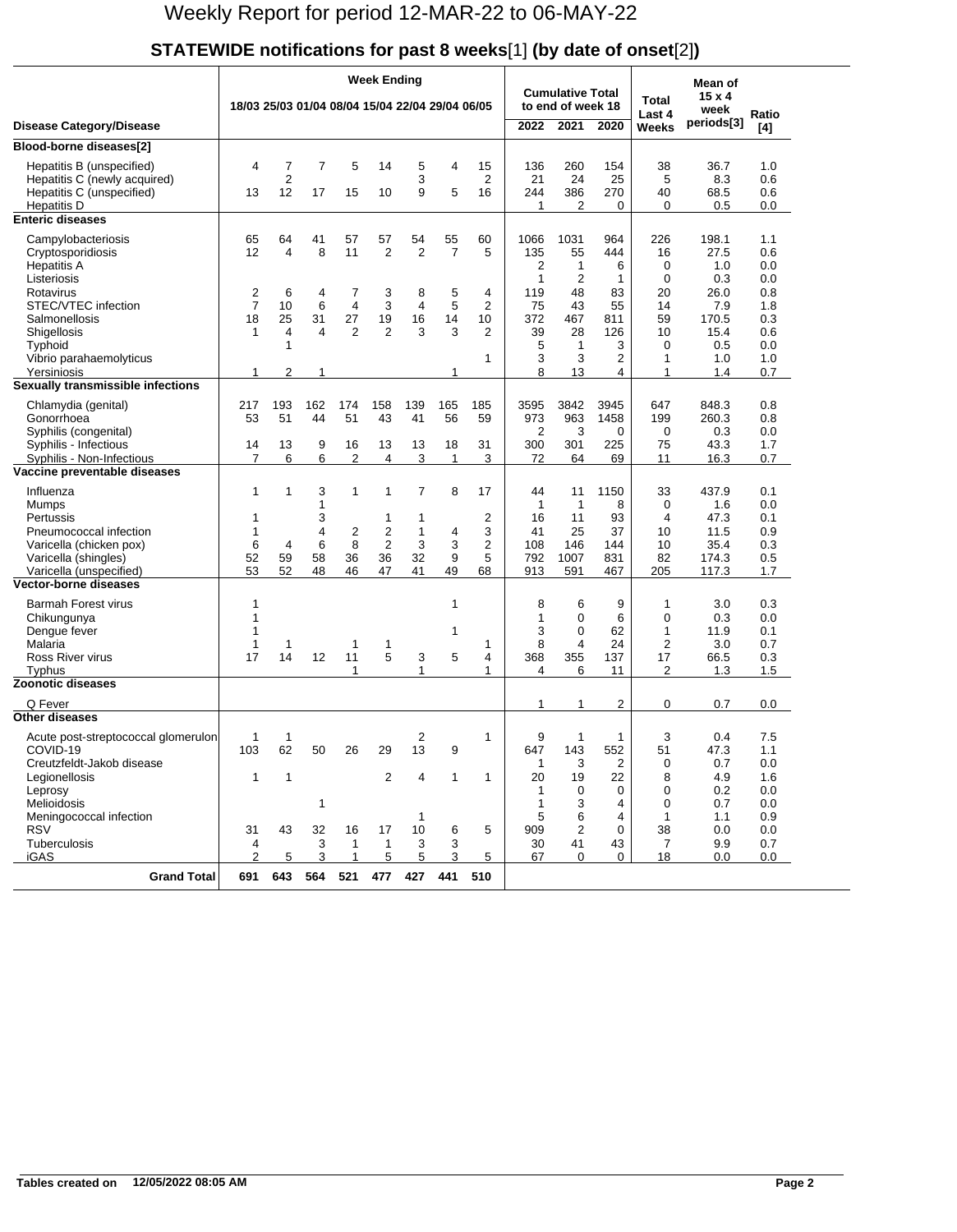#### **METROPOLITAN notifications for past 8 weeks**[1] **(by date of onset**[2]**)**

| Week Ending                                                                                                                                                    |                                                 |                                                    |                                         |                                    |                                                        |                                                 |                                             |                                                                   |                                                         |                                                       | Mean of                                      |                                                 |                                                |                                        |
|----------------------------------------------------------------------------------------------------------------------------------------------------------------|-------------------------------------------------|----------------------------------------------------|-----------------------------------------|------------------------------------|--------------------------------------------------------|-------------------------------------------------|---------------------------------------------|-------------------------------------------------------------------|---------------------------------------------------------|-------------------------------------------------------|----------------------------------------------|-------------------------------------------------|------------------------------------------------|----------------------------------------|
|                                                                                                                                                                | 18/03 25/03 01/04 08/04 15/04 22/04 29/04 06/05 |                                                    |                                         |                                    |                                                        |                                                 |                                             |                                                                   |                                                         | <b>Cumulative Total</b><br>to end of week 18          |                                              | <b>Total</b><br>Last 4                          | Ratio                                          |                                        |
| <b>Disease Category/Disease</b>                                                                                                                                |                                                 |                                                    |                                         |                                    |                                                        |                                                 |                                             |                                                                   | 2022                                                    | 2021                                                  | 2020                                         | Weeks                                           | periods[3]                                     | [4]                                    |
| Blood-borne diseases[2]                                                                                                                                        |                                                 |                                                    |                                         |                                    |                                                        |                                                 |                                             |                                                                   |                                                         |                                                       |                                              |                                                 |                                                |                                        |
| Hepatitis B (unspecified)<br>Hepatitis C (newly acquired)<br>Hepatitis C (unspecified)<br><b>Hepatitis D</b>                                                   | 3<br>9                                          | 5<br>$\overline{2}$<br>8                           | 5<br>$12 \overline{ }$                  | 3<br>12                            | 11<br>10                                               | 4<br>$\mathbf{1}$<br>9                          | 3<br>4                                      | 13<br>$\overline{2}$<br>12                                        | 107<br>16<br>181<br>$\mathbf{1}$                        | 186<br>21<br>276<br>$\overline{2}$                    | 132<br>21<br>193<br>$\Omega$                 | 31<br>3<br>35<br>$\Omega$                       | 30.7<br>6.5<br>47.9<br>0.3                     | 1.0<br>0.5<br>0.7<br>0.0               |
| <b>Enteric diseases</b>                                                                                                                                        |                                                 |                                                    |                                         |                                    |                                                        |                                                 |                                             |                                                                   |                                                         |                                                       |                                              |                                                 |                                                |                                        |
| Campylobacteriosis<br>Cryptosporidiosis<br><b>Hepatitis A</b><br>Listeriosis<br>Rotavirus<br>STEC/VTEC infection                                               | 49<br>8<br>1<br>4                               | 49<br>4<br>5<br>5                                  | 33<br>6<br>3<br>3                       | 41<br>9<br>7                       | 45<br>$\overline{2}$<br>$\overline{2}$<br>$\mathbf{1}$ | 46<br>2<br>6<br>4                               | 43<br>$\overline{2}$<br>5<br>4              | 44<br>3<br>3<br>$\overline{2}$                                    | 846<br>101<br>$\mathbf{1}$<br>$\mathbf{1}$<br>100<br>50 | 805<br>20<br>$\mathbf{1}$<br>$\mathbf{1}$<br>43<br>31 | 773<br>391<br>5<br>$\mathbf 0$<br>69<br>44   | 178<br>9<br>$\mathbf 0$<br>$\Omega$<br>16<br>11 | 156.3<br>16.5<br>0.7<br>0.1<br>15.4<br>6.1     | 1.1<br>0.5<br>0.0<br>0.0<br>1.0<br>1.8 |
| Salmonellosis<br>Shigellosis<br>Typhoid<br>Vibrio parahaemolyticus<br>Yersiniosis                                                                              | 14<br>$\mathbf{1}$<br>1                         | 16<br>$\mathbf{1}$<br>$\mathbf{1}$<br>$\mathbf{1}$ | 23<br>1<br>1                            | 19<br>$\mathbf{1}$                 | 15<br>1                                                | 9<br>1                                          | 9<br>1<br>1                                 | $\overline{7}$<br>$\mathbf{1}$<br>$\mathbf{1}$                    | 263<br>16<br>5<br>3<br>$\overline{7}$                   | 328<br>6<br>$\Omega$<br>3<br>8                        | 620<br>68<br>3<br>$\overline{2}$<br>4        | 40<br>4<br>$\Omega$<br>1<br>1                   | 127.5<br>6.2<br>0.4<br>0.7<br>1.0              | 0.3<br>0.6<br>0.0<br>1.4<br>1.0        |
| Sexually transmissible infections                                                                                                                              |                                                 |                                                    |                                         |                                    |                                                        |                                                 |                                             |                                                                   |                                                         |                                                       |                                              |                                                 |                                                |                                        |
| Chlamydia (genital)<br>Gonorrhoea<br>Syphilis - Infectious<br>Syphilis - Non-Infectious                                                                        | 164<br>31<br>9<br>5                             | 159<br>31<br>10<br>3                               | 130<br>31<br>6<br>6                     | 149<br>35<br>15<br>2               | 132<br>29<br>10<br>1                                   | 111<br>23<br>10<br>2                            | 135<br>37<br>12                             | 135<br>33<br>25<br>$\overline{2}$                                 | 2848<br>615<br>219<br>45                                | 3045<br>568<br>160<br>48                              | 3059<br>1026<br>136<br>56                    | 513<br>122<br>57<br>5                           | 664.7<br>177.6<br>26.8<br>12.2                 | 0.8<br>0.7<br>2.1<br>0.4               |
| Vaccine preventable diseases                                                                                                                                   |                                                 |                                                    |                                         |                                    |                                                        |                                                 |                                             |                                                                   |                                                         |                                                       |                                              |                                                 |                                                |                                        |
| Influenza<br>Pertussis<br>Pneumococcal infection<br>Varicella (chicken pox)<br>Varicella (shingles)<br>Varicella (unspecified)<br><b>Vector-borne diseases</b> | 1<br>1<br>1<br>3<br>30<br>48                    | $\mathbf{1}$<br>3<br>39<br>48                      | $\mathbf{1}$<br>3<br>1<br>4<br>41<br>45 | $\mathbf{1}$<br>2<br>5<br>28<br>42 | 1<br>1<br>$\mathbf{1}$<br>27<br>43                     | 4<br>$\mathbf{1}$<br>$\overline{2}$<br>22<br>39 | 6<br>$\overline{2}$<br>$\overline{4}$<br>45 | 11<br>$\overline{2}$<br>1<br>$\overline{2}$<br>$\mathbf{1}$<br>59 | 30<br>14<br>16<br>78<br>543<br>839                      | 6<br>9<br>13<br>106<br>711<br>567                     | 924<br>72<br>15<br>97<br>598<br>447          | 22<br>4<br>1<br>$\overline{7}$<br>54<br>186     | 322.6<br>31.9<br>6.7<br>25.7<br>123.1<br>113.3 | 0.1<br>0.1<br>0.1<br>0.3<br>0.4<br>1.6 |
| Chikungunya<br>Dengue fever<br>Malaria<br>Ross River virus<br>Typhus                                                                                           | 1<br>1<br>1<br>11                               | 1<br>$\overline{7}$                                | 5                                       | 1<br>6<br>$\mathbf{1}$             | 1<br>4                                                 | $\mathbf{1}$                                    | 1<br>3                                      | $\overline{2}$                                                    | 1<br>3<br>$\overline{7}$<br>246<br>$\mathbf{1}$         | 0<br>0<br>3<br>193<br>$\Omega$                        | $\overline{2}$<br>48<br>18<br>68<br>6        | $\Omega$<br>1<br>1<br>10<br>0                   | 0.3<br>9.3<br>2.7<br>36.1<br>0.7               | 0.0<br>0.1<br>0.4<br>0.3<br>0.0        |
| <b>Other diseases</b>                                                                                                                                          |                                                 |                                                    |                                         |                                    |                                                        |                                                 |                                             |                                                                   |                                                         |                                                       |                                              |                                                 |                                                |                                        |
| Acute post-streptococcal glomerulon<br>COVID-19<br>Creutzfeldt-Jakob disease<br>Legionellosis<br>Leprosy                                                       | 92                                              | 53<br>1                                            | 42                                      | 16                                 | 23                                                     | 12<br>4                                         | 8                                           | 1<br>$\mathbf{1}$                                                 | 1<br>522<br>1<br>12<br>1                                | $\mathbf 0$<br>59<br>3<br>12<br>$\mathbf 0$           | $\mathbf 0$<br>370<br>2<br>10<br>$\mathbf 0$ | 1<br>43<br>$\Omega$<br>5<br>$\mathbf 0$         | 0.0<br>28.3<br>0.5<br>3.3<br>0.2               | 0.0<br>1.5<br>0.0<br>1.5<br>0.0        |
| Meningococcal infection<br><b>RSV</b><br><b>Tuberculosis</b><br><b>iGAS</b>                                                                                    | 8<br>4<br>$\overline{2}$                        | 10<br>3                                            | 12<br>3<br>$\overline{2}$               | 8<br>1<br>1                        | 9<br>$\overline{2}$                                    | 1<br>$\overline{7}$<br>3<br>1                   | 4<br>3<br>$\overline{2}$                    | $\overline{2}$<br>3                                               | 5<br>436<br>24<br>39                                    | $\overline{2}$<br>$\Omega$<br>38<br>$\Omega$          | $\overline{2}$<br>$\Omega$<br>41<br>0        | 1<br>22<br>6<br>8                               | 0.5<br>0.0<br>8.6<br>0.0                       | 1.9<br>0.0<br>0.7<br>0.0               |
| <b>Grand Total</b>                                                                                                                                             | 503                                             | 466                                                | 419                                     | 405                                | 371                                                    | 325                                             | 334                                         | 368                                                               |                                                         |                                                       |                                              |                                                 |                                                |                                        |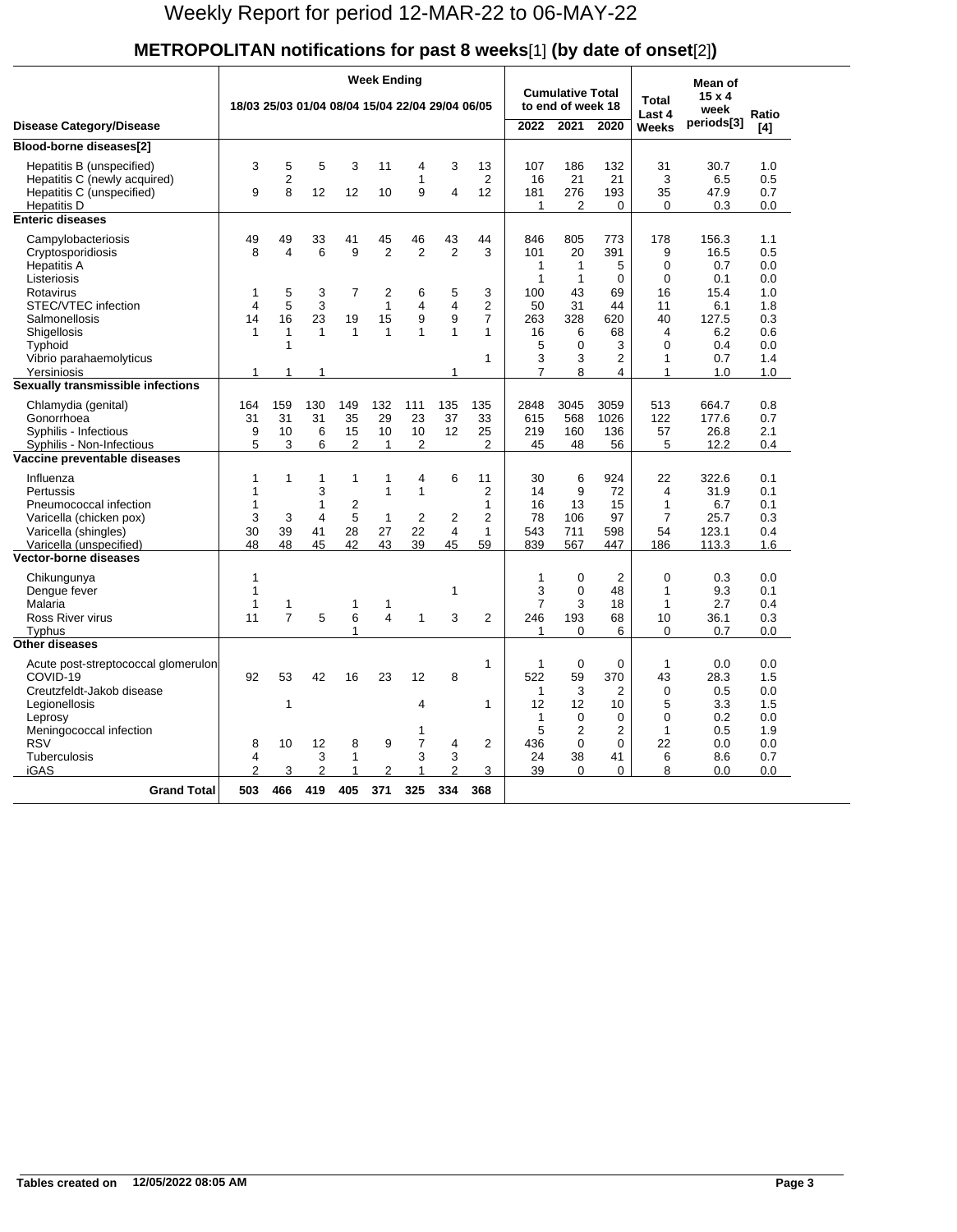|                                                                                                                                         |                              | Metropolitan area (North)          |                            |                   | Metropolitan area (South)        |                                  |              | Metropolitan area (East)          |                                |  |  |
|-----------------------------------------------------------------------------------------------------------------------------------------|------------------------------|------------------------------------|----------------------------|-------------------|----------------------------------|----------------------------------|--------------|-----------------------------------|--------------------------------|--|--|
| <b>Disease Category/Disease</b>                                                                                                         | Last<br>Week                 | Last 4<br>Weeks[5]                 | Cum. YTD<br>Rate[6]        | Last<br>Week      | Last 4<br>Weeks[5]               | Cum. YTD<br>Rate[6]              | Last<br>Week | Last 4<br>Weeks[5]                | Cum. YTD<br>Rate[6]            |  |  |
| Blood-borne diseases[2]                                                                                                                 |                              |                                    |                            |                   |                                  |                                  |              |                                   |                                |  |  |
| Hepatitis B (unspecified)<br>Hepatitis C (newly acquired)<br>Hepatitis C (unspecified)<br><b>Hepatitis D</b><br><b>Enteric diseases</b> | 1<br>2                       | 7(6)<br>6(8)                       | 3.4<br>3.7<br>0.1          | 3<br>1<br>5       | 7(7)<br>1(2)<br>14 (18)          | 3.9<br>0.7<br>10.6               | 9<br>1<br>5  | 17(12)<br>2(2)<br>15 (29)         | 7.6<br>1.5<br>11.2             |  |  |
|                                                                                                                                         |                              |                                    |                            |                   |                                  |                                  |              |                                   |                                |  |  |
| Campylobacteriosis<br>Cryptosporidiosis<br><b>Hepatitis A</b><br>Listeriosis                                                            | 18<br>3                      | 57(51)<br>5(1)                     | 39.1<br>3.4<br>0.1         | 12                | 57 (46)<br>(4)                   | 42.8<br>1.9<br>0.1               | 14           | 64 (64)<br>4(4)                   | 36.6<br>8.5                    |  |  |
| Rotavirus                                                                                                                               | 2                            | 4(5)                               | 3.5                        | 1                 | 6(1)                             | 4.9                              |              | 6(5)                              | 5.6                            |  |  |
| STEC/VTEC infection<br>Salmonellosis<br><b>Shigellosis</b><br>Typhoid                                                                   | $\mathbf{1}$<br>$\mathbf{1}$ | 2(1)<br>21 (20)<br>1               | 1.4<br>11.9<br>0.7         | 3                 | 5(1)<br>8(16)<br>1(1)            | 2.4<br>10.7<br>0.6               | 1<br>3<br>1  | 4(4)<br>11 (16)<br>$\overline{2}$ | 3.3<br>14.0<br>0.9<br>0.7      |  |  |
| Vibrio parahaemolyticus<br>Yersiniosis                                                                                                  |                              |                                    | 0.4                        |                   | 1(1)                             | 0.4                              | 1            | 1                                 | 0.4<br>0.1                     |  |  |
| Sexually transmissible infections                                                                                                       |                              |                                    |                            |                   |                                  |                                  |              |                                   |                                |  |  |
| Chlamydia (genital)<br>Gonorrhoea<br>Syphilis (congenital)                                                                              | 39<br>12                     | 138 (195)<br>30(34)                | 114.8<br>22.1              | 40<br>6           | 154 (196)<br>31(31)              | 127.4<br>26.8                    | 56<br>15     | 221 (249)<br>61 (56)              | 155.2<br>36.8                  |  |  |
| Syphilis - Infectious<br>Syphilis - Non-Infectious                                                                                      | 4<br>$\mathbf{1}$            | 16(8)<br>1(1)                      | 7.7<br>1.6                 | 4<br>$\mathbf{1}$ | 10(12)<br>2(1)                   | 7.2<br>1.9                       | 17           | 31(17)<br>2(1)                    | 15.4<br>2.7                    |  |  |
| Vaccine preventable diseases                                                                                                            |                              |                                    |                            |                   |                                  |                                  |              |                                   |                                |  |  |
| Influenza<br>Mumps<br>Pertussis                                                                                                         | 5<br>1                       | 11<br>1                            | 2.0<br>0.7                 | 1<br>$\mathbf{1}$ | 4<br>2                           | 0.6<br>0.7                       | 5            | 7(1)<br>1(1)                      | 1.5<br>0.5                     |  |  |
| Pneumococcal infection<br>Varicella (chicken pox)<br>Varicella (shingles)<br>Varicella (unspecified)                                    | 1<br>21                      | 1(1)<br>2(9)<br>14 (45)<br>63 (26) | 0.5<br>4.3<br>25.7<br>37.4 | 1<br>1<br>15      | (2)<br>3(9)<br>27(57)<br>57 (40) | 1.0<br>4.0<br>30.0<br>42.8       | 1<br>23      | (3)<br>2(4)<br>13(44)<br>66 (39)  | 0.7<br>$2.6\,$<br>20.6<br>37.4 |  |  |
| <b>Vector-borne diseases</b>                                                                                                            |                              |                                    |                            |                   |                                  |                                  |              |                                   |                                |  |  |
| <b>Barmah Forest virus</b><br>Chikungunya<br>Dengue fever<br>Malaria<br>Ross River virus<br>Typhus                                      |                              | 1<br>1(12)                         | 0.1<br>0.5<br>5.7          | $\mathbf{1}$      | 1<br>4(14)                       | 0.1<br>0.3<br>0.3<br>16.6<br>0.1 | $\mathbf{1}$ | 5(18)                             | 0.1<br>0.1<br>12.6             |  |  |
| <b>Zoonotic diseases</b>                                                                                                                |                              |                                    |                            |                   |                                  |                                  |              |                                   |                                |  |  |
| Q Fever                                                                                                                                 |                              |                                    |                            |                   |                                  |                                  |              |                                   |                                |  |  |
| <b>Other diseases</b>                                                                                                                   |                              |                                    |                            |                   |                                  |                                  |              |                                   |                                |  |  |
| Acute post-streptococcal glomerulonephritis (APS<br>COVID-19<br>Creutzfeldt-Jakob disease                                               |                              | 17 (11)                            | 24.5                       | 1                 | 1<br>10(2)                       | 0.1<br>18.3<br>0.1               |              | 16(7)                             | 29.5                           |  |  |
| Legionellosis<br>Leprosy<br>Melioidosis                                                                                                 |                              | 1(3)                               | 0.8                        | $\mathbf{1}$      | 3                                | 0.4                              |              | $\mathbf{1}$                      | 0.4<br>0.1                     |  |  |
| Meningococcal infection<br><b>RSV</b><br>Tuberculosis<br>iGAS                                                                           |                              | 5<br>1(1)                          | 0.3<br>16.9<br>1.1<br>1.4  | 2<br>1            | (1)<br>8<br>1(5)<br>4            | 0.1<br>22.5<br>0.4<br>2.2        | 2            | $\mathbf{1}$<br>9<br>4(6)<br>4    | 0.3<br>21.7<br>1.8<br>1.9      |  |  |
| <b>Grand Total</b>                                                                                                                      | 112                          | 406 (438)                          |                            | 101               | 422 (467)                        |                                  | 155          | 570 (582)                         |                                |  |  |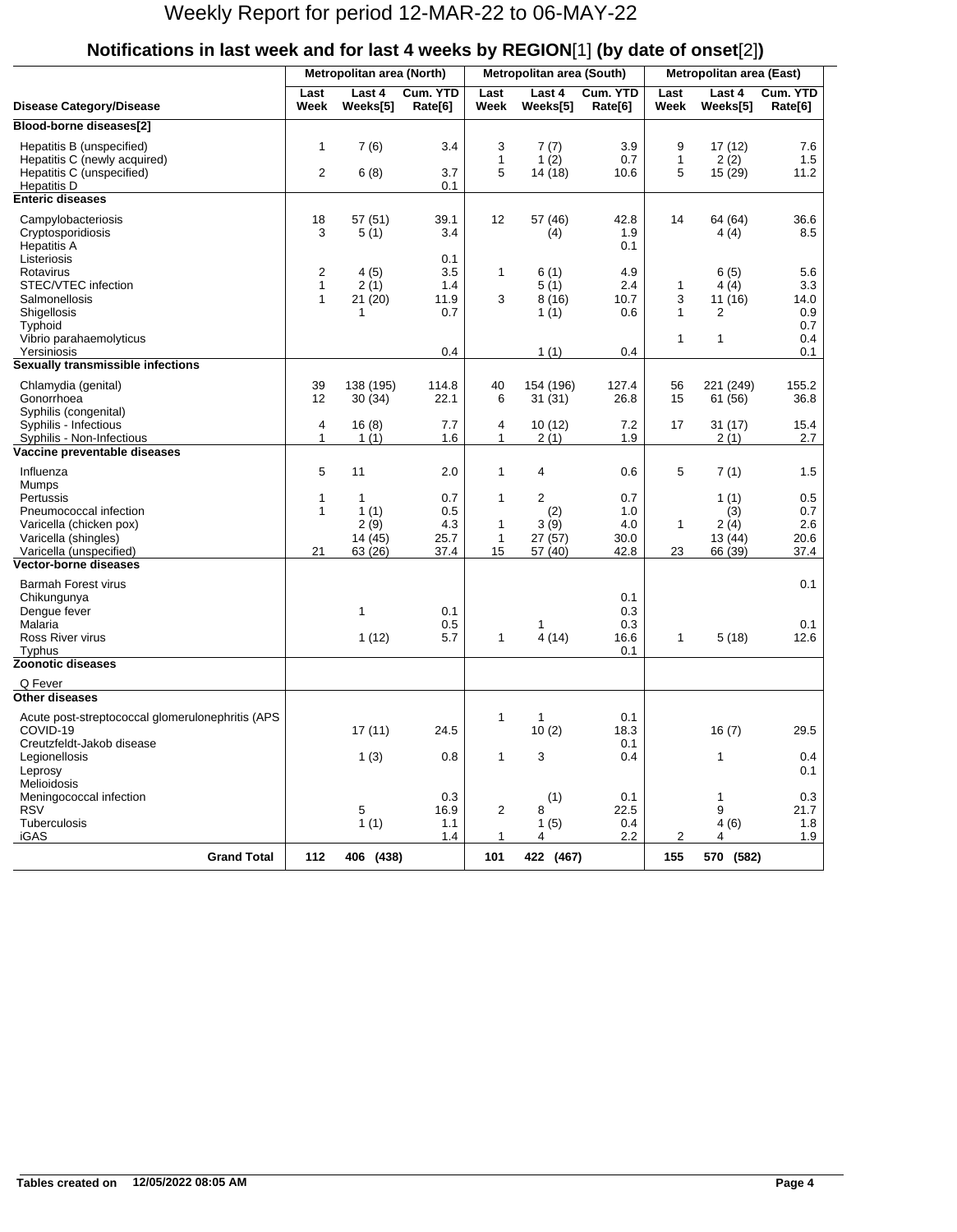|                                                                                                                     |                   | <b>Southwest</b>          |                           |              | <b>Great Southern</b>     |                           |                         | <b>Coastal and Wheatbelt</b> |                     |  |  |
|---------------------------------------------------------------------------------------------------------------------|-------------------|---------------------------|---------------------------|--------------|---------------------------|---------------------------|-------------------------|------------------------------|---------------------|--|--|
| <b>Disease Category/Disease</b>                                                                                     | Last<br>Week      | Last 4<br>Weeks[5]        | Cum. YTD<br>Rate[6]       | Last<br>Week | Last 4<br>Weeks[5]        | Cum. YTD<br>Rate[6]       | Last<br>Week            | Last 4<br>Weeks[5]           | Cum. YTD<br>Rate[6] |  |  |
| Blood-borne diseases[2]                                                                                             |                   |                           |                           |              |                           |                           |                         |                              |                     |  |  |
| Hepatitis B (unspecified)<br>Hepatitis C (newly acquired)<br>Hepatitis C (unspecified)<br><b>Hepatitis D</b>        |                   | $\overline{2}$<br>(6)     | 4.3<br>1.6<br>7.6         | $\mathbf{1}$ | $\overline{a}$<br>1(4)    | 3.3<br>19.5               |                         | 1(1)<br>(2)                  | 4.0<br>10.8         |  |  |
| <b>Enteric diseases</b>                                                                                             |                   |                           |                           |              |                           |                           |                         |                              |                     |  |  |
| Campylobacteriosis<br>Cryptosporidiosis<br><b>Hepatitis A</b><br>Listeriosis                                        | 5<br>$\mathbf{1}$ | 17(22)<br>1(5)            | 47.8<br>2.7<br>0.5        | 5            | 12(6)<br>1(1)             | 70.0<br>6.5               |                         | 3(7)                         | 26.9<br>1.3         |  |  |
| Rotavirus<br>STEC/VTEC infection<br>Salmonellosis<br>Shigellosis<br>Typhoid                                         | 1                 | (2)<br>5(3)               | 2.2<br>3.3<br>19.6        |              | (1)<br>1<br>2(2)          | 3.3<br>4.9<br>9.8         |                         | $\mathbf{2}$<br>(4)          | 5.4<br>6.7<br>12.1  |  |  |
| Vibrio parahaemolyticus                                                                                             |                   |                           |                           |              |                           |                           |                         |                              |                     |  |  |
| Yersiniosis<br>Sexually transmissible infections                                                                    |                   |                           |                           |              |                           |                           |                         | (1)                          | 1.3                 |  |  |
| Chlamydia (genital)<br>Gonorrhoea<br>Syphilis (congenital)                                                          | 4<br>$\mathbf{1}$ | 17(40)<br>3(6)            | 79.4<br>12.0              | 4<br>2       | 12(12)<br>2(1)            | 61.8<br>9.8               | 4<br>$\mathbf{1}$       | 6(10)<br>3(4)                | 71.4<br>16.2        |  |  |
| Syphilis - Infectious<br>Syphilis - Non-Infectious                                                                  |                   | (1)<br>1(1)               | 1.1<br>2.2                |              | (3)                       | 3.3<br>1.6                |                         |                              | 5.4<br>1.3          |  |  |
| Vaccine preventable diseases                                                                                        |                   |                           |                           |              |                           |                           |                         |                              |                     |  |  |
| Influenza<br><b>Mumps</b><br>Pertussis<br>Pneumococcal infection<br>Varicella (chicken pox)<br>Varicella (shingles) | 3                 | 3(1)<br>1 $(4)$<br>20(28) | 2.2<br>0.5<br>7.6<br>67.4 | $\mathbf{1}$ | 1(2)<br>1<br>(3)<br>2(10) | 1.6<br>3.3<br>1.6<br>42.3 |                         | 1(1)<br>$\mathbf{1}$<br>2(4) | 1.3<br>2.7<br>39.0  |  |  |
| Varicella (unspecified)<br>Vector-borne diseases                                                                    |                   |                           |                           | 5            | 7                         | 34.2                      | 2                       | 6(3)                         | 25.6                |  |  |
| <b>Barmah Forest virus</b><br>Chikungunya<br>Dengue fever<br>Malaria<br>Ross River virus<br>Typhus                  |                   | 2(9)<br>1                 | 25.0<br>1.1               | 1            | (3)<br>1                  | 39.0<br>1.6               |                         | (8)                          | 14.8                |  |  |
| Zoonotic diseases                                                                                                   |                   |                           |                           |              |                           |                           |                         |                              |                     |  |  |
| Q Fever                                                                                                             |                   |                           |                           |              |                           |                           |                         |                              |                     |  |  |
| Other diseases                                                                                                      |                   |                           |                           |              |                           |                           |                         |                              |                     |  |  |
| Acute post-streptococcal glomerulonephritis (APS<br>COVID-19<br>Creutzfeldt-Jakob disease                           |                   |                           | 4.3                       |              |                           | 9.8                       |                         | 2                            | 24.2                |  |  |
| Legionellosis<br>Leprosy<br>Melioidosis<br>Meningococcal infection                                                  |                   | 1(2)                      | 1.6                       |              | 1                         | 1.6                       |                         |                              | 1.3                 |  |  |
| <b>RSV</b><br>Tuberculosis<br>iGAS                                                                                  | $\overline{2}$    | 3                         | 39.7<br>1.1<br>2.7        |              |                           | 43.9<br>3.3               |                         | 1                            | 18.8<br>1.3         |  |  |
| <b>Grand Total</b>                                                                                                  | 17                | 77 (130)                  |                           | 19           | 46 (48)                   |                           | $\overline{\mathbf{r}}$ | 28 (45)                      |                     |  |  |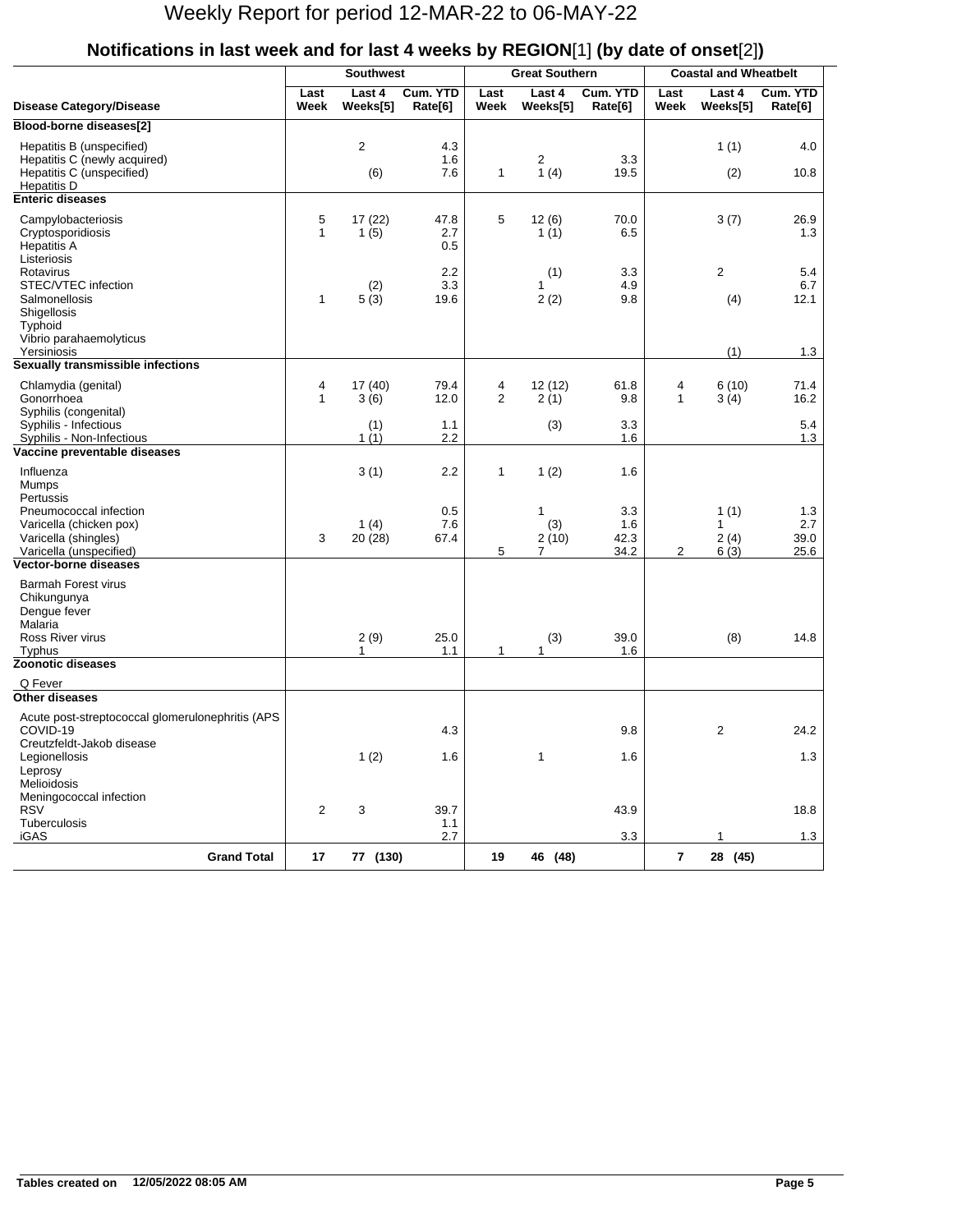|                                                                                        | <b>Midwest</b>               |                      |                     |                   | <b>Goldfields</b>  |                     | Pilbara                 |                    |                     |  |
|----------------------------------------------------------------------------------------|------------------------------|----------------------|---------------------|-------------------|--------------------|---------------------|-------------------------|--------------------|---------------------|--|
| <b>Disease Category/Disease</b>                                                        | Last<br>Week                 | Last 4<br>Weeks[5]   | Cum. YTD<br>Rate[6] | Last<br>Week      | Last 4<br>Weeks[5] | Cum. YTD<br>Rate[6] | Last<br>Week            | Last 4<br>Weeks[5] | Cum. YTD<br>Rate[6] |  |
| Blood-borne diseases[2]                                                                |                              |                      |                     |                   |                    |                     |                         |                    |                     |  |
| Hepatitis B (unspecified)<br>Hepatitis C (newly acquired)<br>Hepatitis C (unspecified) | $\mathbf{1}$<br>$\mathbf{1}$ | 1(1)<br>1(6)         | 6.7<br>8.4          | 1                 | 1(1)<br>1(1)       | 5.9<br>9.9          |                         | (2)                | 8.5<br>15.2         |  |
| <b>Hepatitis D</b><br><b>Enteric diseases</b>                                          |                              |                      |                     |                   |                    |                     |                         |                    |                     |  |
|                                                                                        |                              |                      |                     |                   |                    |                     |                         |                    |                     |  |
| Campylobacteriosis<br>Cryptosporidiosis<br><b>Hepatitis A</b><br>Listeriosis           | $\mathbf{1}$                 | 6(5)                 | 30.3<br>1.7         | 1<br>$\mathbf{1}$ | 3(9)<br>2(1)       | 27.7<br>4.0         | $\overline{\mathbf{c}}$ | 4(1)<br>1(1)       | 42.3<br>15.2        |  |
| Rotavirus                                                                              |                              |                      |                     |                   |                    |                     | 1                       | 2(1)               | 5.1                 |  |
| STEC/VTEC infection                                                                    |                              | (1)                  | 8.4                 |                   | 1                  | 4.0                 |                         | 1                  | 5.1                 |  |
| Salmonellosis                                                                          | $\mathbf{1}$                 | 3(3)<br>$\mathbf{1}$ | 23.6                |                   |                    | 5.9<br>9.9          |                         | 4(8)               | 32.1<br>6.8         |  |
| Shigellosis<br>Typhoid                                                                 |                              |                      | 6.7                 |                   | 3(1)               |                     |                         | 1(1)               |                     |  |
| Vibrio parahaemolyticus                                                                |                              |                      |                     |                   |                    |                     |                         |                    |                     |  |
| Yersiniosis                                                                            |                              |                      |                     |                   |                    |                     |                         |                    |                     |  |
| Sexually transmissible infections                                                      |                              |                      |                     |                   |                    |                     |                         |                    |                     |  |
| Chlamydia (genital)<br>Gonorrhoea                                                      | 8                            | 16 (17)<br>2(5)      | 165.0<br>33.7       | 12<br>2           | 21 (23)<br>11(21)  | 203.8<br>104.9      | 6<br>13                 | 26 (21)<br>29 (15) | 192.9<br>165.8      |  |
| Syphilis (congenital)                                                                  |                              |                      | 15.2                |                   | (1)                | 2.0                 |                         |                    | 1.7                 |  |
| Syphilis - Infectious<br>Syphilis - Non-Infectious                                     | $\overline{c}$               | 2(1)<br>1            | 8.4                 | 1<br>$\mathbf{1}$ | 2(2)<br>3(1)       | 15.8<br>9.9         | $\overline{2}$          | 7(9)<br>1          | 44.0<br>11.8        |  |
| Vaccine preventable diseases                                                           |                              |                      |                     |                   |                    |                     |                         |                    |                     |  |
| Influenza                                                                              | $\overline{2}$               | 2                    | 3.4                 |                   |                    |                     | $\mathbf{1}$            | 1                  | 1.7                 |  |
| <b>Mumps</b>                                                                           |                              |                      |                     |                   |                    | 2.0                 |                         |                    |                     |  |
| Pertussis                                                                              |                              |                      | 1.7                 |                   |                    | 2.0                 |                         |                    |                     |  |
| Pneumococcal infection                                                                 |                              |                      | 3.4                 | $\mathbf{1}$      | 3                  | 17.8                | 1                       | 3                  | 8.5                 |  |
| Varicella (chicken pox)                                                                |                              | (1)                  | 8.4                 |                   | (2)                | 5.9                 |                         |                    | 6.8                 |  |
| Varicella (shingles)                                                                   |                              | 1(5)                 | 18.5                |                   | 1(4)               | 45.5                | $\mathbf 1$             | 1(4)               | 16.9                |  |
| Varicella (unspecified)                                                                |                              | 3(4)                 | 42.1                |                   | 1(1)               | 4.0                 | 1                       | 1                  | 1.7                 |  |
| Vector-borne diseases                                                                  |                              |                      |                     |                   |                    |                     |                         |                    |                     |  |
| <b>Barmah Forest virus</b><br>Chikungunya<br>Dengue fever<br>Malaria                   |                              |                      |                     |                   |                    | 2.0                 |                         |                    | 1.7                 |  |
| Ross River virus                                                                       | $\mathbf{1}$                 | 1(9)                 | 10.1                |                   | 1(4)               | 4.0                 |                         | (1)                | 15.2                |  |
| <b>Typhus</b>                                                                          |                              |                      |                     |                   |                    |                     |                         |                    |                     |  |
| <b>Zoonotic diseases</b>                                                               |                              |                      |                     |                   |                    |                     |                         |                    |                     |  |
| Q Fever                                                                                |                              |                      | 1.7                 |                   |                    |                     |                         |                    |                     |  |
| <b>Other diseases</b>                                                                  |                              |                      |                     |                   |                    |                     |                         |                    |                     |  |
| Acute post-streptococcal glomerulonephritis (APS<br>COVID-19                           |                              | 1                    | 37.0                |                   | 1                  | 19.8                |                         | 2                  | 11.8                |  |
| Creutzfeldt-Jakob disease                                                              |                              |                      |                     |                   |                    |                     |                         |                    |                     |  |
| Legionellosis                                                                          |                              | 1                    | 1.7                 |                   |                    | 2.0                 |                         |                    |                     |  |
| Leprosy<br>Melioidosis                                                                 |                              |                      |                     |                   |                    |                     |                         |                    |                     |  |
| Meningococcal infection                                                                |                              |                      |                     |                   |                    |                     |                         |                    |                     |  |
| <b>RSV</b>                                                                             | $\mathbf{1}$                 | $\mathbf{1}$         | 133.0               |                   |                    | 11.9                |                         |                    | 162.4               |  |
| Tuberculosis                                                                           |                              |                      | 1.7                 |                   | 1                  | 2.0                 |                         |                    |                     |  |
| iGAS                                                                                   |                              |                      | 5.1                 | 1                 | $\mathbf{1}$       | 5.9                 | 1                       | 3                  | 10.2                |  |
| <b>Grand Total</b>                                                                     | 18                           | 43 (58)              |                     | 22                | 57 (72)            |                     | 29                      | 87 (64)            |                     |  |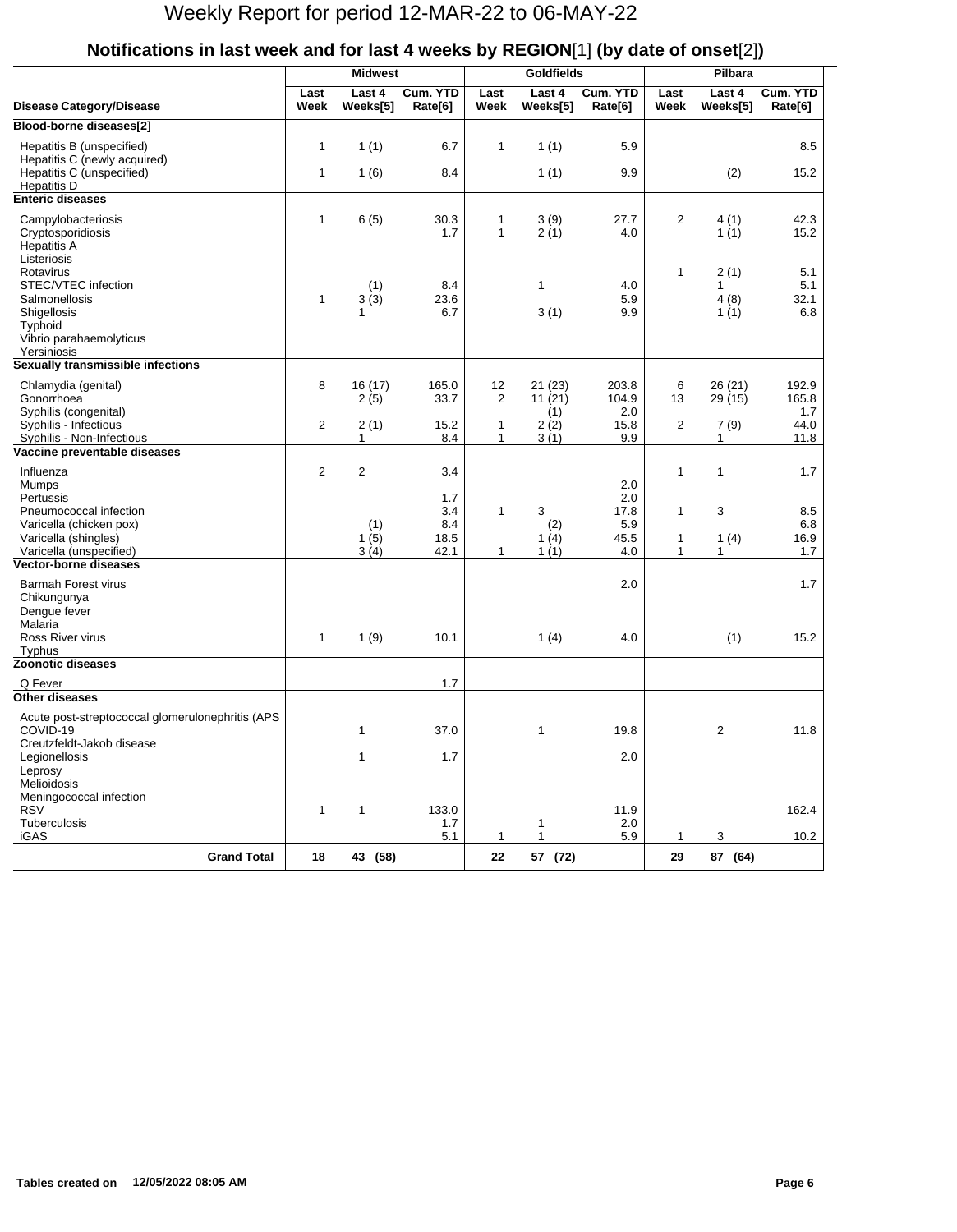|                                                                                                                                         |              | Kimberley          |                                 |                                   | <b>STATE TOTAL</b>                                                  |                                                 |  |  |
|-----------------------------------------------------------------------------------------------------------------------------------------|--------------|--------------------|---------------------------------|-----------------------------------|---------------------------------------------------------------------|-------------------------------------------------|--|--|
| <b>Disease Category/Disease</b>                                                                                                         | Last<br>Week | Last 4<br>Weeks[5] | Cum. YTD<br>Rate <sup>[6]</sup> | Last<br>Week                      | Last 4<br>Weeks[5]                                                  | Cum. YTD<br>Rate <sup>[6]</sup>                 |  |  |
| Blood-borne diseases[2]                                                                                                                 |              |                    |                                 |                                   |                                                                     |                                                 |  |  |
| Hepatitis B (unspecified)<br>Hepatitis C (newly acquired)<br>Hepatitis C (unspecified)<br>Hepatitis D                                   | 1            | 1(1)<br>1          | 11.6<br>20.3                    | 15<br>2<br>16<br>0                | 38 (29)<br>5(6)<br>40 (77)<br>0(0)                                  | 5.1<br>0.8<br>9.2<br>0.0                        |  |  |
| <b>Enteric diseases</b>                                                                                                                 |              |                    |                                 |                                   |                                                                     |                                                 |  |  |
| Campylobacteriosis<br>Cryptosporidiosis<br><b>Hepatitis A</b><br>Listeriosis<br>Rotavirus<br>STEC/VTEC infection                        |              | 1(2)<br>1 $(4)$    | 20.3<br>29.1<br>17.4<br>2.9     | 60<br>5<br>0<br>0<br>4<br>2       | 226 (213)<br>16 (22)<br>0(1)<br>0(1)<br>20 (13)<br>14 (9)           | 39.9<br>5.1<br>0.1<br>0.0<br>4.5<br>2.8         |  |  |
| Salmonellosis<br>Shigellosis<br>Typhoid<br>Vibrio parahaemolyticus<br>Yersiniosis                                                       | 1<br>1       | 4(5)<br>1(2)       | 52.3<br>26.1                    | 10<br>2<br>0<br>1<br>0            | 59 (79)<br>10 (5)<br>0(0)<br>1(0)<br>1(3)                           | 13.9<br>1.5<br>0.2<br>0.1<br>0.3                |  |  |
| Sexually transmissible infections                                                                                                       |              |                    |                                 |                                   |                                                                     |                                                 |  |  |
| Chlamydia (genital)<br>Gonorrhoea<br>Syphilis (congenital)                                                                              | 7<br>7       | 24 (45)<br>25 (28) | 459.0<br>412.5                  | 185<br>59<br>0                    | 647 (816)<br>199 (202)<br>0(1)                                      | 134.6<br>36.4<br>0.1                            |  |  |
| Syphilis - Infectious<br>Syphilis - Non-Infectious                                                                                      | 1            | 6(11)<br>(1)       | 84.3<br>8.7                     | 31<br>3                           | 75 (64)<br>11 (7)                                                   | 11.2<br>2.7                                     |  |  |
| Vaccine preventable diseases                                                                                                            |              |                    |                                 |                                   |                                                                     |                                                 |  |  |
| Influenza<br>Mumps<br>Pertussis<br>Pneumococcal infection<br>Varicella (chicken pox)<br>Varicella (shingles)<br>Varicella (unspecified) |              | (5)<br>1           | 11.6<br>55.2<br>8.7             | 17<br>0<br>2<br>3<br>2<br>5<br>68 | 33(4)<br>0(0)<br>4 (1)<br>10(7)<br>10 (32)<br>82 (206)<br>205 (113) | 1.6<br>0.0<br>0.6<br>1.5<br>4.0<br>29.7<br>34.2 |  |  |
| <b>Vector-borne diseases</b>                                                                                                            |              |                    |                                 |                                   |                                                                     |                                                 |  |  |
| <b>Barmah Forest virus</b><br>Chikungunya<br>Dengue fever<br>Malaria<br>Ross River virus<br>Typhus                                      | 1            | 1(1)<br>3(4)       | 11.6<br>66.8                    | 0<br>0<br>0<br>1<br>4<br>1        | 1(2)<br>0(0)<br>1(0)<br>2(0)<br>17 (82)<br>2 (0)                    | 0.3<br>0.0<br>0.1<br>0.3<br>13.8<br>0.1         |  |  |
| Zoonotic diseases                                                                                                                       |              |                    |                                 |                                   |                                                                     |                                                 |  |  |
| Q Fever                                                                                                                                 |              |                    |                                 | 0                                 | 0(1)                                                                | 0.0                                             |  |  |
| <b>Other diseases</b>                                                                                                                   |              |                    |                                 |                                   |                                                                     |                                                 |  |  |
| Acute post-streptococcal glomerulonephritis (APS<br>COVID-19<br>Creutzfeldt-Jakob disease<br>Legionellosis                              |              | 2(1)<br>1.         | 23.2<br>14.5<br>2.9             | 1<br>0<br>0<br>1                  | 3(1)<br>51 (60)<br>0(1)<br>8(5)                                     | 0.3<br>7774.7<br>0.0<br>0.7                     |  |  |
| Leprosy<br>Melioidosis<br>Meningococcal infection<br><b>RSV</b>                                                                         |              | 10                 | 2.9<br>491.0                    | 0<br>0<br>0<br>5                  | 0(0)<br>0(1)<br>1(3)<br>38(0)                                       | $0.0\,$<br>$0.0\,$<br>0.2<br>34.0               |  |  |
| Tuberculosis<br><b>iGAS</b>                                                                                                             |              | 5                  | 23.2                            | 0<br>5                            | 7(12)<br>18 (0)                                                     | 0.9<br>2.5                                      |  |  |
| <b>Grand Total</b>                                                                                                                      | 19           | 87 (110)           |                                 | 510                               | 1855 (2081)                                                         |                                                 |  |  |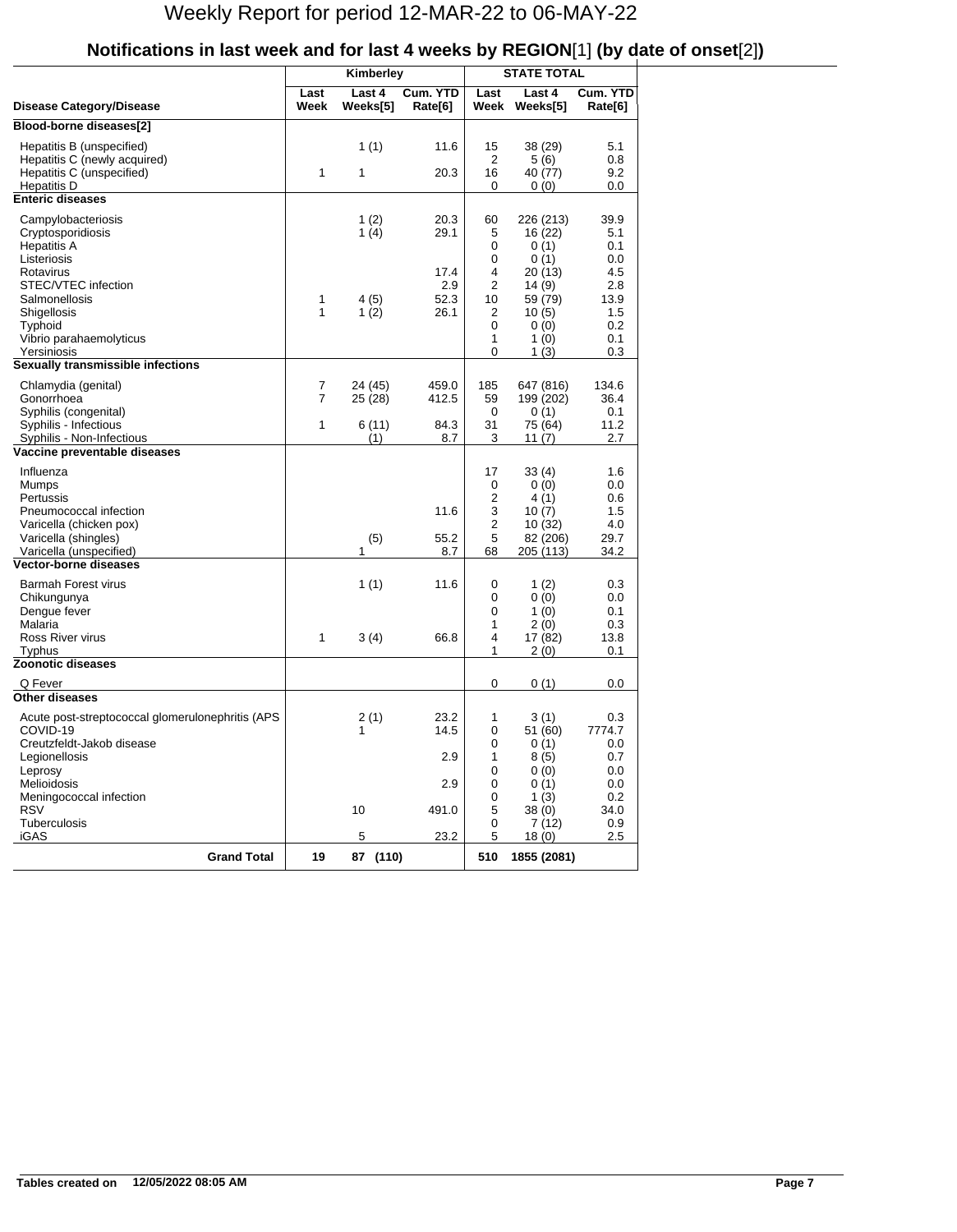## **Statewide Salmonella notifications for past 8 weeks (by date of onset**[2]**)**

|                                      | <b>Week Ending</b> |                         |              |       |       |                |              |                |                                              |                |
|--------------------------------------|--------------------|-------------------------|--------------|-------|-------|----------------|--------------|----------------|----------------------------------------------|----------------|
|                                      | 18/03              | 25/03                   | 01/04        | 08/04 | 15/04 | 22/04          | 29/04        | 06/05          | <b>Cumulative Total</b><br>to end of Week 18 |                |
|                                      |                    |                         |              |       |       |                |              |                | 2022                                         | 2021           |
| Salmonella Total                     | 18                 | 25                      | 31           | 27    | 19    | 16             | 14           | 10             | 372                                          | 441            |
| Serotype/Phage                       |                    |                         |              |       |       |                |              |                |                                              |                |
| Salmonella Agona                     |                    |                         |              |       |       |                |              |                | 6                                            | 3              |
| Salmonella Amsterdam                 |                    |                         |              | 1     |       |                |              |                | 1                                            | 0              |
| Salmonella Anatum                    |                    |                         |              |       |       |                |              | 1              | 5                                            | 4              |
| Salmonella Anatum var 15+            |                    |                         |              |       |       | 1              |              |                | 1                                            | 0              |
| Salmonella Bareilly                  |                    |                         |              |       |       |                |              |                | 0                                            | 3              |
| Salmonella Bleadon subsp II          |                    |                         | 1            |       |       |                |              |                | 1                                            | 0              |
| Salmonella Bovismorbificans          |                    |                         |              | 1     | 1     |                |              |                | 5                                            | 4              |
| Salmonella Braenderup                |                    |                         |              |       |       |                |              |                | 1                                            | 0              |
| Salmonella Cerro                     |                    |                         |              |       |       |                |              |                | 1                                            | 2              |
| Salmonella Chester                   |                    | $\mathbf 1$             | 1            | 1     |       | 1              | 1            |                | 6                                            | 5              |
| Salmonella Choleraesuis by Australia | 1                  |                         |              |       |       | 1              |              |                | 5                                            | 3              |
| Salmonella Choleraesuis bv Decatur   |                    | $\overline{c}$          |              | 1     |       |                |              |                | 6                                            | 7              |
| Salmonella Corvallis                 |                    |                         |              | 1     |       |                |              |                | 1                                            | 2              |
| Salmonella Eastbourne                |                    |                         |              |       |       |                |              |                | 2                                            | 2              |
| Salmonella Enteritidis               |                    |                         |              | 1     |       |                |              | 1              | 3                                            | 6              |
| Salmonella Essen                     |                    |                         |              |       |       |                |              |                | 0                                            | 0              |
| Salmonella Fremantle subsp II        |                    |                         |              |       | 1     |                |              |                | 1                                            | 3              |
| Salmonella Give                      |                    |                         |              |       |       |                |              |                | 3                                            | 4              |
| Salmonella Give var 15+              |                    |                         |              |       |       |                |              |                | 0                                            | 0              |
| Salmonella Havana                    |                    | 1                       |              |       |       |                |              |                | 2                                            | 1              |
| Salmonella Houten subsp IV           |                    |                         |              |       |       |                |              |                | 1                                            | 2              |
| Salmonella Hvittingfoss              |                    |                         |              |       |       |                |              |                | 1                                            | $\overline{2}$ |
| Salmonella Infantis                  |                    |                         |              |       | 1     |                | 1            |                | 6                                            | 20             |
| Salmonella Irumu                     |                    |                         |              |       |       |                |              |                | 1                                            | 1              |
| Salmonella Johannesburg              |                    | $\overline{c}$          |              |       |       |                |              |                | 2                                            | 1              |
| Salmonella Kiambu                    |                    |                         |              | 1     | 1     |                | 1            |                | $\overline{7}$                               | 2              |
| Salmonella Litchfield                |                    |                         |              |       |       |                |              |                | 3                                            | 3              |
| Salmonella Mgulani                   |                    |                         | 1            |       |       |                |              |                | 2                                            | $\Omega$       |
| Salmonella Muenchen                  | 2                  | 1                       |              |       |       | 1              | 1            |                | 10                                           | 6              |
| Salmonella Newport                   |                    |                         |              |       |       |                |              |                | $\overline{c}$                               | 7              |
| Salmonella Ohlstedt                  |                    |                         |              |       |       |                |              |                | $\overline{c}$                               | 0              |
| Salmonella Oranienburg               | 1                  | 1                       |              |       | 1     |                |              |                | 13                                           | 3              |
| Salmonella Orion                     |                    |                         |              |       | 1     |                | 1            |                | 5                                            | 3              |
| Salmonella Orion var 15+             |                    |                         |              |       |       |                |              |                | 1                                            | 0              |
| Salmonella Paratyphi B bv Java       |                    |                         | $\mathbf{1}$ |       |       |                | 1            |                | 3                                            | 1              |
| Salmonella Poona                     |                    |                         |              |       |       |                |              |                | 0                                            | 4              |
| Salmonella Potsdam                   |                    | 1                       |              | 1     |       |                |              |                | 4                                            | 7              |
| Salmonella Reading                   |                    |                         | 1            |       |       |                |              |                | 6                                            | 6              |
| Salmonella Rissen                    |                    |                         |              |       |       |                |              |                | 1                                            | 2              |
| Salmonella Rubislaw                  |                    |                         |              |       |       |                |              |                | 3                                            | 1              |
| Salmonella Ruiru                     |                    |                         |              |       |       |                |              |                | 1                                            | 0              |
| Salmonella Saintpaul                 | $\overline{c}$     | $\overline{\mathbf{c}}$ | $\mathbf{1}$ | 1     |       | $\overline{c}$ | $\mathbf{1}$ | 1              | 16                                           | 16             |
| Salmonella Schwarzengrund            |                    |                         |              |       |       |                | 1            |                | 1                                            | 0              |
| Salmonella Senftenberg               |                    | 1                       |              |       |       | 1              |              |                | $\overline{c}$                               | 2              |
| Salmonella Stanley                   |                    |                         |              |       |       |                |              |                | 10                                           | 3              |
| Salmonella Tennessee                 |                    |                         |              | 1     | 1     |                |              |                | 3                                            | 2              |
| Salmonella Thompson                  |                    |                         |              |       |       |                |              |                | $\mathbf{1}$                                 | 0              |
| Salmonella Typhimurium               | $\overline{7}$     | 8                       | 22           | 12    | 8     | $\overline{7}$ | 6            | $\overline{c}$ | 162                                          | 257            |
| Salmonella Virchow                   |                    |                         |              | 1     |       |                |              |                | 3                                            | 9              |
|                                      |                    |                         |              |       |       |                |              |                |                                              |                |